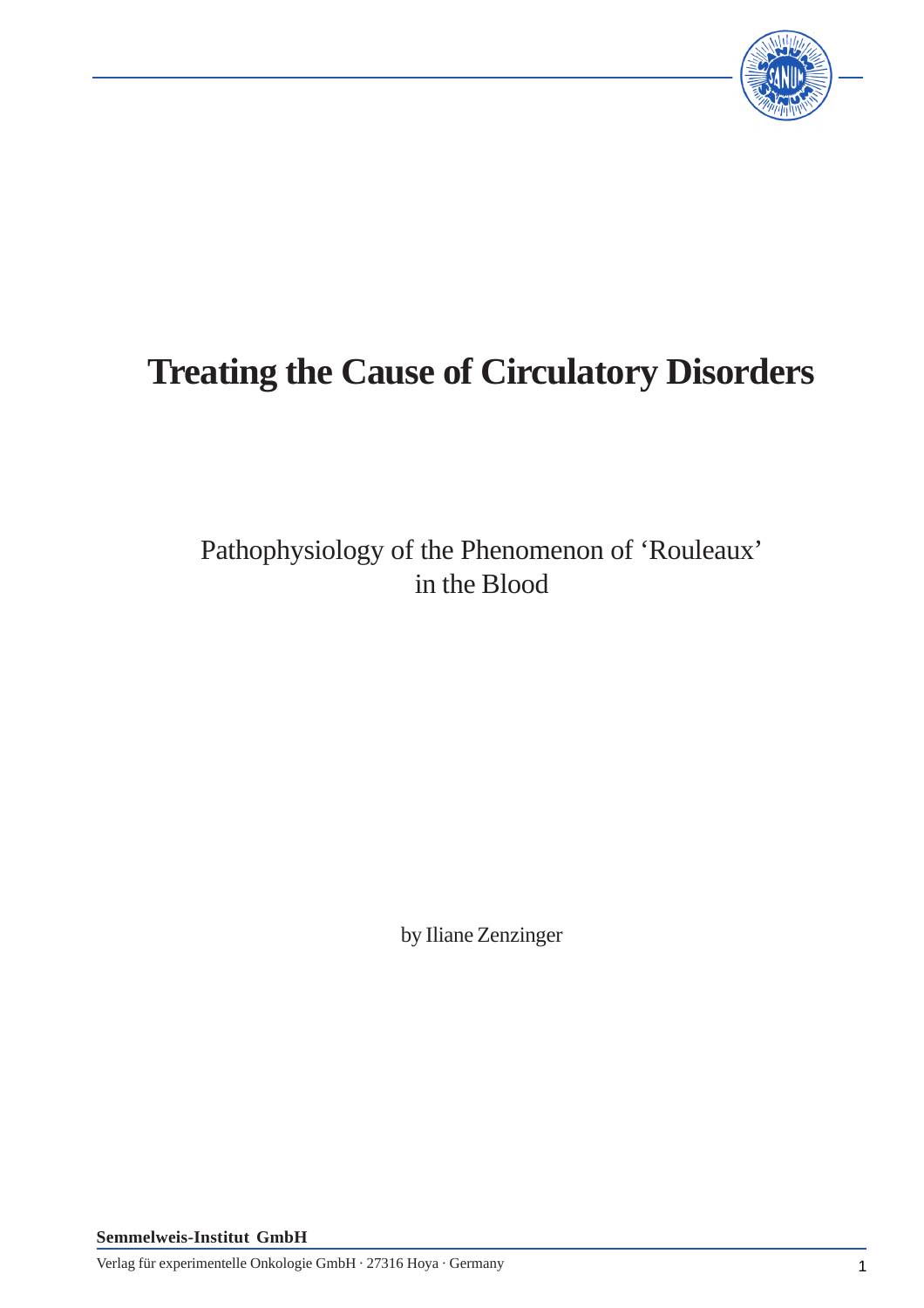

Human beings - like all vertebrates - live in symbiosis with the early stages of the fungus Mucor racemosus Fresen, which at the point of crossing over to warm-blooded creatures during its evolutionary development also enabled blood to clot. As is well-known, it can develop under changes of the milieu into pathogenic forms, which accompany a so-called upward development of the cyclode of the micro-organism. The forms shown in Figure 1 can be observed in darkfield microscopy; on the right in the diagram are the non-pathogenic forms, on the left pathogenic forms or those, which are indications for a pathogenic milieu. The dioecothecites and colloidthecites are not pathogenic, they act as regulators in the form of e.g. cryptoprotites, spermites, etc. However, their presence in higher numbers indicates a defensive reaction by the body.

In human blood, no fungus as the last stage of the cyclode can be seen, as sometimes claimed, except in the case of a life-threatening fungaemia. As a rule, such patients are already in intensive care, not at the regular surgery. The so-called culminant or last stage of the cyclode of Mucor racemosus is a mould, which takes hold of the body only after death. The factors listed in Table 1 benefit the upward development of this symbiont Mucor racemosus, which in its early stage is beneficial. A healthy person is able to break down the higher developed pathological forms by means of endogenous regulators, which originate in the cycle of the Mucor racemosus, and to excrete them through the intestine, bronchial tubes, skin and urinary tract. In a



#### *Table 1*

sick person, this natural ability to regulate is frequently defective, so that the therapist must intervene and support it.

It is always sensible to make available to the body particular substances, which intervene to repair or regulate, and in this way, no additional strain is put upon the cells. In principle, the body itself mobilises all the necessary repair systems so long as it has sufficient building blocks for this (this is the idea behind ortho-molecular therapy) and/or the milieu of the body permits regulation. SANUM therapy unites both these approaches in the ideal way. By altering the milieu and substituting regulators at the same time or afterwards, therapy can be carried out at the actual level of the origin, so long as the patient is prepared to avoid the causes or factors supporting the illness.

## **Importance of supply of low valencies**

One phenomenon often observed in darkfield microscopy is the formation of rouleaux with the more or less strong formation of filites. These formations are at the same time the cause and paradoxically also the result of circulatory disorders, so that the patient ends up in a vicious circle, which has to be broken by means of therapy. Here, one has the possibility of achieving three therapeutic approaches at the same time using MUCOKEHL:

- 1. The ominous upward development of the endobiont Mucor racemosus can be limited or stopped.
- 2. The body is supplied with regulators: one drop of MUCO-KEHL contains millions of low valency regulators in the chondrite stage, which a healthy person can produce for himself in sufficient quantity. These regulating chondrites are not to be confused with chondrites of the pathogenic type. It is also important to understand that in this case substitution with an endogenic substance is carried out therapeutically. The contents of MUCOKEHL, apart from the macrosymprotite, are shown on the right hand side of Figure 1.
- 3. By putting a stop to the upward development of the endobiont, one avoids an accumulation of lactates, which not only favours the upward development, but also encourages dangerous acidosis in the body as a whole.

# **What is the result of the rouleaux formation?**

Table 2 shows what damage the rouleaux formation can cause: this formation, which is at the root of the so-called sludge phenomenon, causes a reduction in the surface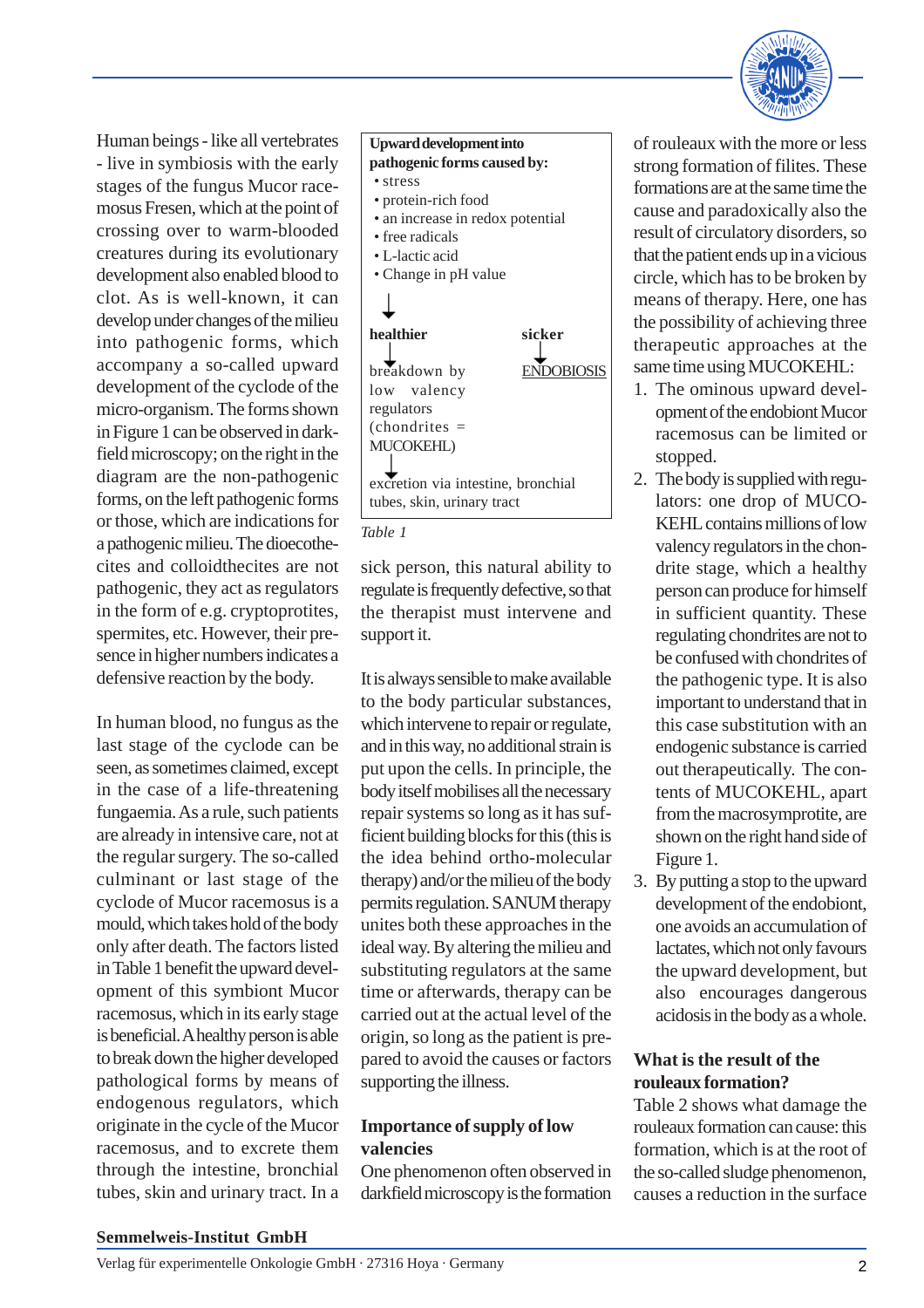







*Table 2*

### **Semmelweis-Institut GmbH**

of the erythrocyte, so that less oxygen and other substrates can be passed on to the tissue. On top of this, because of a reduction in the rate of circulation, pseudo-thromboses enter the blood in the capillaries in the so-called Fahraeus-Lindqvist effect. This means that the cell cannot produce enough ATP, of which an adult human normally produces about his own body weight, approx. 70 kg, per day. Half of this is made available for the operation of the cellular ionic pump. It maintains the tension on the cell membranes, and thus constitutes one of the most important conditions for our metabolism.

Because of the lack of ATP, the ionic pump works more slowly. The concentration of toxic sodium ions is too high for the cell and can no longer be exchanged for potassium ions, with dramatic consequences for the cell. High concentrations of sodium lead to osmosis and oedema, which again raises the concentration of calcium ions in the cell. The consequence of this is an intracellular lack of magnesium, inhibiting the formation of ATP and releasing lipases. The anaerobic glycolysis of the cell, which now begins, is an atavistic emergency measure for the necessary production of energy without oxygen; however, it only produces about eight per cent of the energy compared to the amount from normal oxidation. The end product of this anaerobic glycolysis is lactic acid, which arises from the decomposition of sugars. This leads to acidosis and so again paves the way for the higher development of the Mucor racemosus it even creates the absolutely ideal environment for it.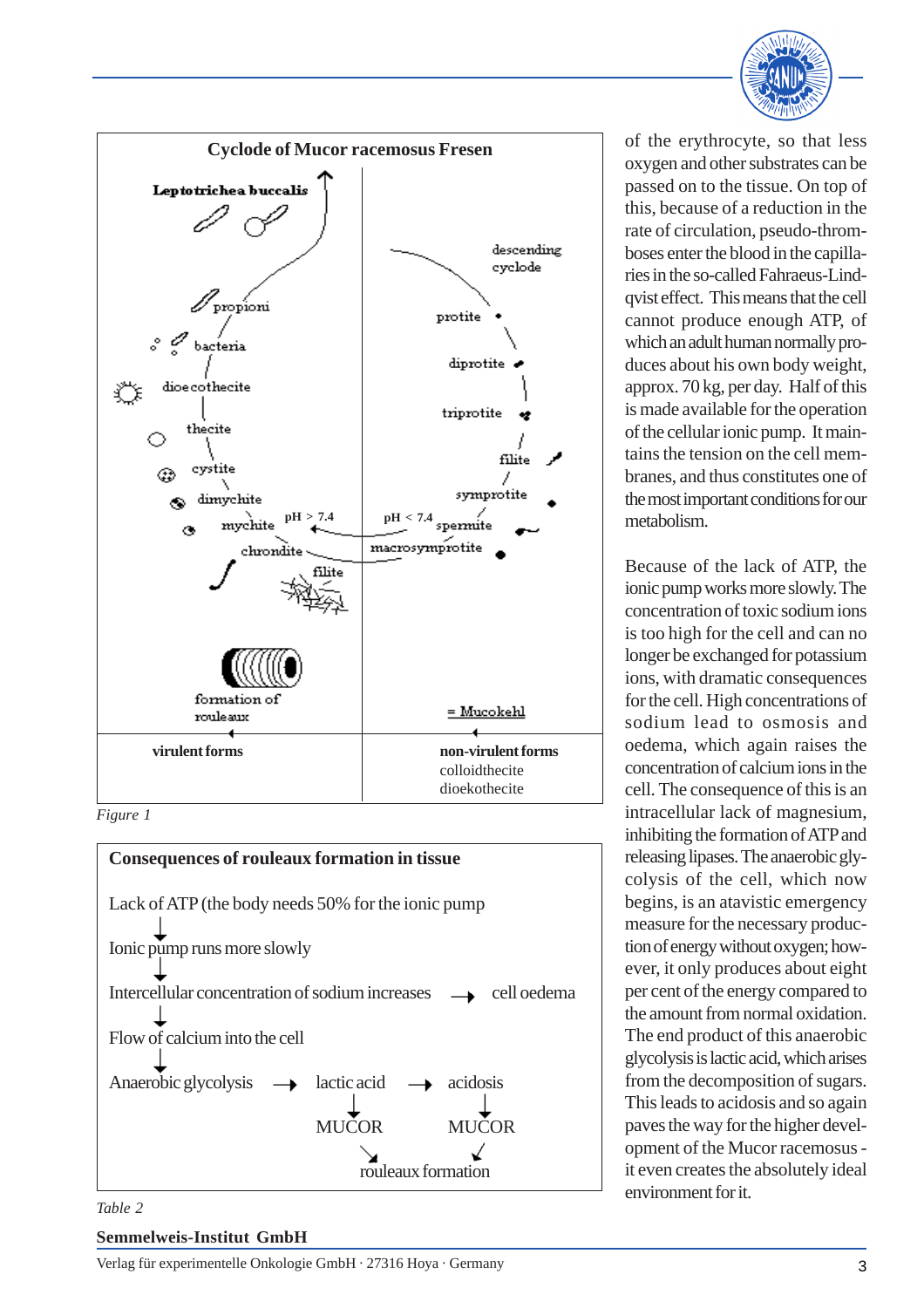In the further event, the upward development of Mucor strengthens the formation of rouleaux by the congestion of protites on the erythrocyte membrane and the formation of filites, which results in a deterioration of the important fluidity of the blood, because its viscosity rises. All this shows an unhealthy vicious circle in this development, which can result in a carcinoma. As everybody knows, longer lasting anaerobic glycolysis causes the cells concerned to degenerate (Warburg/Seeger).

Table 3 shows what happens when rouleaux form in the blood stream. Here too, because of an increase in the influx of sodium, the lack of ATP causes oedema, this time in the endothelial cell. This swells, and the volume of the blood vessel is reduced, because its cross-section is reduced. Some of the erythrocytes can no longer pass through now, and the problems, which have already been described, re-occur; because of the lack of oxygen, this results in a lack of ATP, and this again results in anaerobic glycolysis with the production of lactic acid, which is toxic for the cells.

# **The core problem is a stressinducing vicious circle**

The dangerous lack of oxygen in the tissue is made worse by the influx of calcium, which also enters the erythrocytes here. As a result, these suffer an enormous loss of flexibility, which in turn continues to strengthen the resulting lack of ATP and oxygen. To the resulting pseudo-thromboses are now added micro-thromboses, caused by the upward development within the Mucor cyclode. The formation of rouleaux is thus not only the consequence, but also a joint



#### *Table 3*

cause of the upward development of the Mucor, whereby the circulation of the unhealthy factors is the cause of other consequences such as lack of magnesium of the cells with spasms of the blood vessels. The metabolite effect, which is set in motion by the body as an emergency measure, does indeed improve the lack of oxygen in the tissue, but it often has unpleasant consequences such as tension migraine headaches, the painful phase of which results from the swelling reaction of the blood vessels.

For this reason, if you have the start of a headache, it is often successful - even if not sensible in terms of treatment - to drink a cup of strong coffee. The narrowing of the blood vessels, which results from this, can have the effect of reducing the painful swelling of the blood vessels in the initial phase. On the other

hand, one therapy which treats the cause, would be a dose of MUCO-KEHL, magnesium (MAPURIT), ALKALA N and SANUVIS, in order to eliminate the superfluous lactic acid in the body. "Real migraines" are, according to the HIS scheme of classification, a nonbacterial, serotonin-dependent inflammation of the brain's blood vessels with irritation of the trigeminus. In this syndrome too, it is worth trying MUCOKEHL and MAPURIT capsules in high dosage. The formation of oedema is counteracted by the magnesium in the capsules, whilst the Vitamin E in the capsules works to reduce the inflammation of the blood vessels in the brain.

# **MUCOKEHL is the main treatment**

The causes of all circulatory disorders and their consequences can be remedied with MUCOKEHL with-